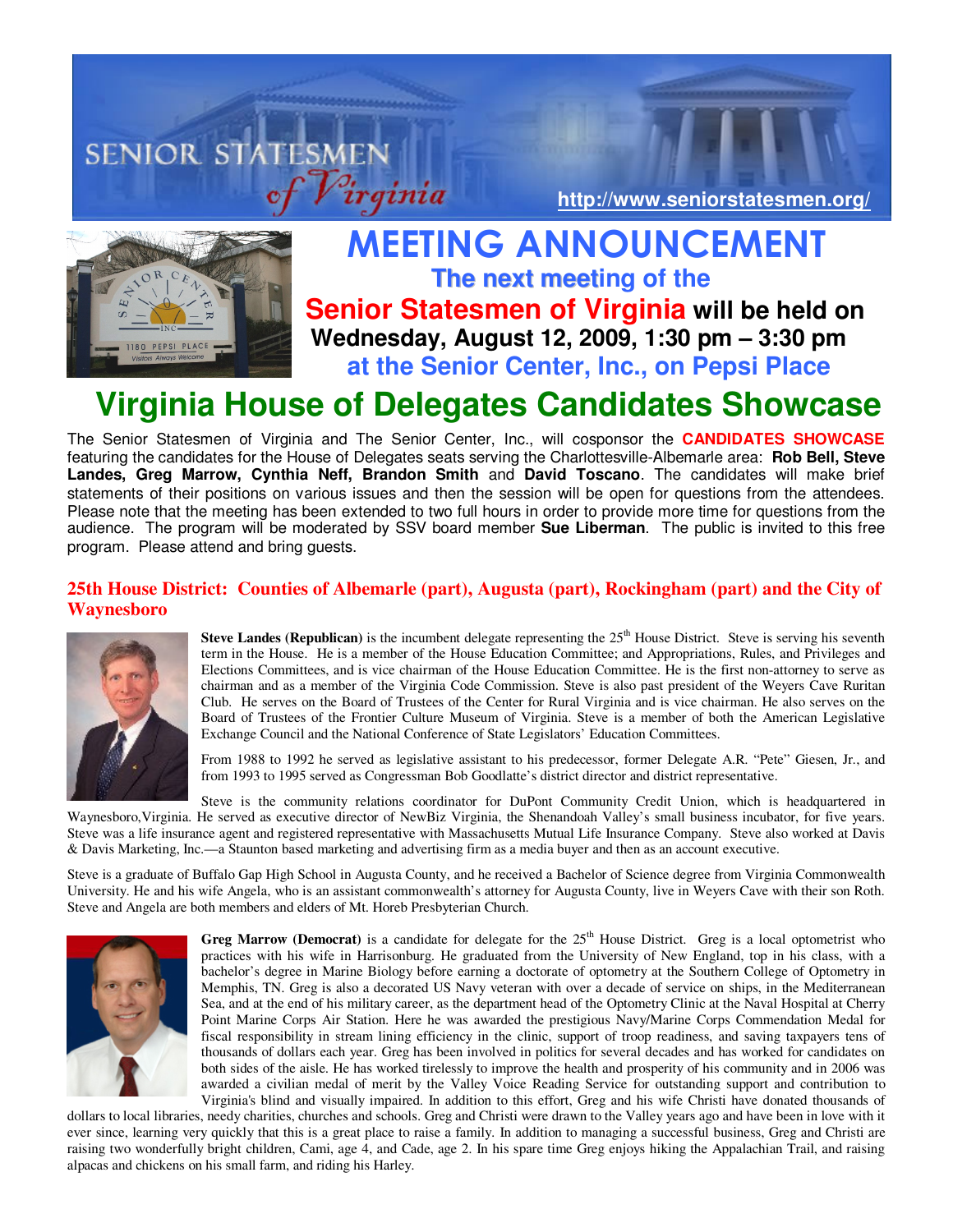## **57th House District: County of Albemarle (part), and the City of Charlottesville**



**David Toscano (Democrat)** is the incumbent delegate representing the 57<sup>th</sup> House District. David Toscano was elected to his first term in the Virginia House of Delegates in November 2005. David was born in Syracuse, New York in 1950, the first of five children. He was educated in the public schools, received a bachelor's degree from Colgate University in 1972, a Ph.D. from Boston College in 1979, and a law degree from the University of Virginia in 1986. He has taught at various colleges and universities, including Boston College, the University of Maryland (European Division), Piedmont Virginia Community College, the University of Virginia, and James Madison University. He is an attorney with Buck, Toscano & Tereskerz, Ltd., specializing in family law and real estate. David served on the Charlottesville City Council from 1990 to 2002 and as mayor from 1994 to 1996.

David is a resident of the City of Charlottesville, where he lives with his wife of 30 years, Nancy A. Tramontin, and their son, Matthew.

David serves on the Courts of Justice, Transportation, and Science and Technology Committees in the House of Delegates. He is also a member of the Disability Commission, the Joint Commission to Study Math, Science and Technology Education in the Commonwealth, and the Joint Subcommittee to Study Land Use Tools in the Commonwealth. He is also a member of the United Way Board and the Chamber of Commerce.



- **Robert Brandon Smith III (Independent)** is a candidate for delegate for the 57<sup>th</sup> House District. Brandon lists the following qualifications and experience:
- 
- A Virginian (Alexandrian) Episcopalian Carpenter and Drywall Mechanic<br>• United States Marine Corps brat Graduate of Princess Anne High School • Graduate of Princess Anne High School
- Tested first in Senior Class in 1965 in knowledge of Current Events and World Affairs (Time Magazine-
- Certificate of Excellence) Attended Randolph-Macon College—studied history; played lacrosse
	- 2nd twenty-five years in Richmond Resided in Charlottesville and Nelson County since 1994
	- Long time community, pro-choice, environmental, historic preservation, etc. citizen activist/volunteer
- Founding Member (1975) Cornucopia Natural Foods Co-op Richmond. Convened Richmond Greens in 1989
- Led same Greens in successful fight against proposed medical waste incinerator, for New York medical waste

• Actions in Charlottesville include: for bike lanes, for Living Wages, on Population and Ethics Committees of the Thomas Jefferson Planning District Sustainability Council. Bicycle, no car • Follow the Iroquois, in public decisions account for impact on the seventh generation

"My country? Sir, my country is Virginia!" John Randolph of Roanoke

#### **58th House District: Counties of Albemarle (part), Fluvanna (part), Greene, and Orange (part)**



**Rob Bell (Republican)** is the incumbent delegate representing the 58<sup>th</sup> House District. An honors graduate of the University of Virginia and the University of Virginia Law School, **Rob Bell** served as a state prosecutor for five years. He prosecuted over 2,400 cases, working with the police and crime victims to bring criminals to justice.

Representing the  $58<sup>th</sup>$  House District Rob has written laws that crack down on drunk driving. He was named the 2005 Outstanding Legislator by Mothers Against Drunk Driving (MADD)-Virginia. He is also interested in school safety. In recent years, he has written laws to ban criminal sex offenders from school property during school hours and to require additional background checks on school personnel. In 2008, Rob helped overhaul Virginia's mental health laws in light of the tragedy at Virginia Tech.

An Eagle Scout, Rob was an active volunteer with the Boy Scouts and with the public schools prior to his election in 2001. Rob's wife, Jessica, is a schoolteacher. She is currently staying home to raise their children, Robbie and Evelyn. The Bells live in Albemarle County and are members of Aldersgate United Methodist Church.



**Cynthia Neff (Democrat)** is running for delegate to the General Assembly from the 58<sup>th</sup> District. After a long career in business she has decided to turn her time and talents to public service and an opportunity to bring a common sense, practical business approach to state government.

Cynthia grew up in a military family, moving often throughout her childhood. After spending her high school years in Oklahoma, she left home at 17. While attending college and working full time at the Post Office, in doctor's offices and convalescent hospitals, she began her interest in public service, and served with the Flying Samaritans to provide medical care for those who could not afford it. After school, Cynthia opened a gift store with a friend and served on a number of merchant and small business associations, even testifying to members of the legislature on the needs of small business. She then went to work at IBM, starting in sales and operations. Throughout the next 25 years, she worked in a number of managerial and executive capacities for the company. From sales, to marketing, manufacturing, public policy, personal

privacy, and human resources, she saw how most every aspect of the company's decisions affected the lives of the people working there. She retired from the executive ranks at IBM.

Cynthia left the business world in 2006 and looked for the ideal spot to call home. As the sole caretaker of an elderly parent, she looked for an area close to her family; one with excellent health care resources; and one with the cultural events of a college town with the rural setting and sense of community. Albemarle County was the natural choice. Cynthia puts all of her experience to work as the chair of the AIDS/HIV Services Group Board of Directors, the Advisory Council of the Legal Aid Justice Center, as Court Appointed Special Advocate working with abused and endangered children and other volunteer organizations focused on helping the most vulnerable members of the community.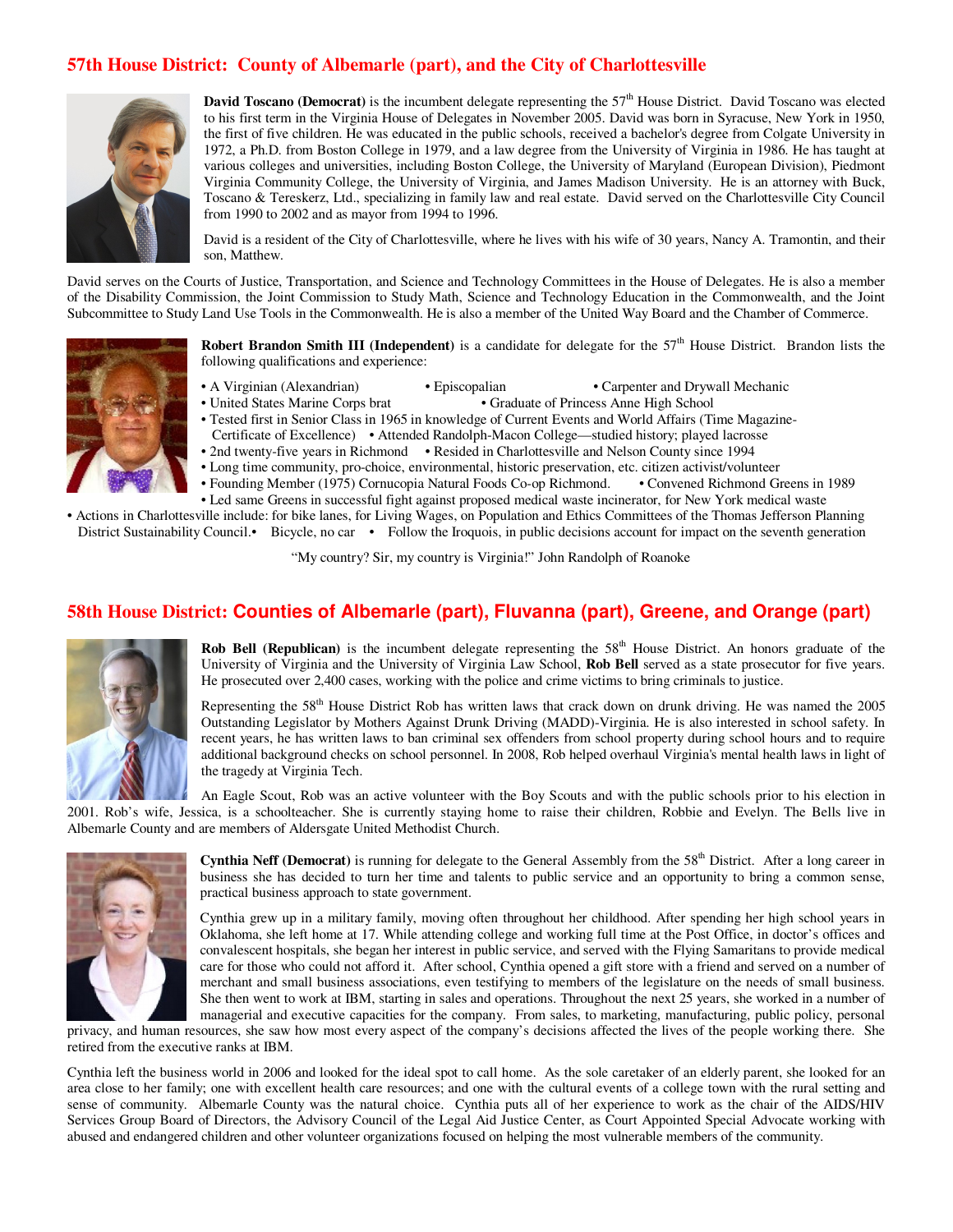## **Gene Ecton Smith Davis Receives Award as "Honored Independent Senior"**

**BRANCHLANDS CELEBRATES SENIOR INDEPENDENCE DAY** 

In the spirit of the Governor's proclamation of May as Older Virginians Month, Charlottesville proclaimed the last Friday in May as Senior Independence Day. The first annual Senior Independence Day was celebrated on Friday, May 29, at Branchlands independent living community. City Councilor Satyendra Huja presented the proclamation.

A ribbon cutting ceremony was held at which time Branchlands recognized Charlottesville's own **Gene Ecton Smith Davis** as an<br>"Honored **Independent Independent**<br>was further **Senior.**" She honored with a reception following the ribbon cutting and then another reception in the afternoon. Mrs. Davis has long been involved in causes supporting the older segments of the population. Mrs. Davis is a well-respected advocate and activist for senior rights, both locally and nationally, and has held appointed and elected positions in organizations focusing on seniors' issues. Gene is a founding member and past president of the Senior Statesmen of Virginia.

"As an independent and energetic senior, I recognize how vital and rewarding life can be. I am honored to receive this award and happy to be a part of the renewal of a community that is committed

to other active seniors," said Mrs. Davis.

Senior Independence Day celebrates the vibrancy, talents, abilities, experience and potential of our elders, encourages them in the pursuit of happiness on their terms, and expresses appreciation for their contributions to our society. Exemplifying these qualities, Branchlands residents and their families and friends celebrated the day and the grand reopening of Branchlands<sup>'</sup> 19<sup>th</sup> century Manor House. During the celebration, Branchlands' newly refurbished facilities were



**From the left, Charlottesville Regional Chamber of Commerce President Tim Hulbert, Board of Supervisors Chairman David Slutzky and Supervisor Kenneth Boyd, Delegate David Toscano, honoree Gene Ecton Smith Davis, City Councilor Satyendra Huja, and Delegate Rob Bell.** 

unveiled.

Branchlands came under the ownership of Cambridge Healthcare in January of 2008. Cambridge undertook major refurbishment following a survey of residents and an assessment of the property by KSA Interiors, a Richmond design firm. Renovations included restoration of the Manor House, enhancements of all common areas, the addition of a home theatre and work-out room, modernization of furnishings, increased energy efficiency and light levels, upgrading of

fire safety systems, and improvement of staff working conditions. Plans have been prepared for more extensive improvements to the properties over the next two years, including accessibility upgrades and utilization of currently unfinished spaces, and apartment remodeling.



**Gene receives statuary to honor the occasion from Branchlands Director Sue Liberman.** 

"We are excited to unveil our gorgeous renovations and pleased that the community shared the day with us," said **Sue Liberman**, director of Branchlands. "We feel it is important to honor our seniors and to reaffirm our commitment to independent living as we age in Charlottesville."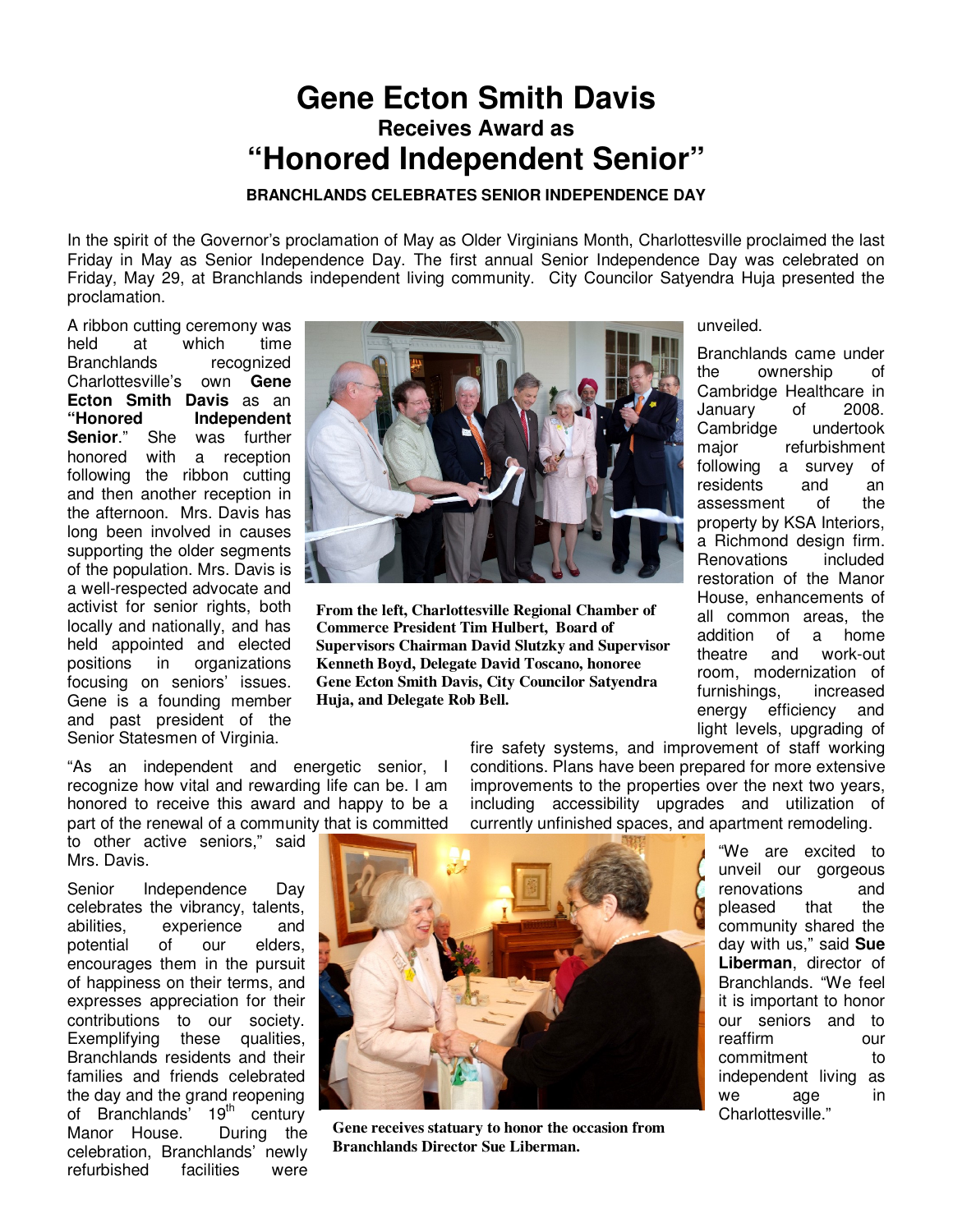## **IN MEMORIUM:** SSV member **Peyton Weary**, and former SSV members **Dorothy Bomar** and **Wilma Hartung**

**Peyton Edwin Weary**, 79, died suddenly of cardiac arrest on Friday, June 26, 2009, at home in Charlottesville, Virginia.

He is survived by his wife of 57 years, Janet Gregory Weary; daughters, Terry Melton Robert of State College, Pennsylvania, Conway Weary of Asheville, North Carolina, and Carolyn Brandt Mark of Crozet, Virginia; sister, Leslie Weary Lillis Paul of Winona Lake, Indiana; seven grandchildren, Kathleen and John Melton, Charlotte, Samuel, and Lindsey Taylor, and Martin and Peyton Brandt and one great-granddaughter, Maya McDermott.

He was pre-deceased by a sister, Catherine Weary Fiutko; and an infant son, Lewis Peyton.

Doctor Weary was born in Evanston, Illinois, and was a graduate of Phillips Exeter Academy, to which he gave credit for establishing his life's values, Princeton University, and the University of Virginia School of Medicine.

He served in the United States Army as a Captain from 1956 until1958. Doctor Weary was a Professor of Dermatology at the University of Virginia, serving from 1958 until 1999; he was Chairman of the Department of Dermatology from 1976 until 1993, and retired with the title of Emeritus Professor of Dermatology. He held the Edward P. Cawley Chair in Dermatology from the University of Virginia.

Among his many accomplishments, between 1964 and 1976, he organized and served as Chairman of the first year long Senior Medical Student Elective Program in the United States. Between 1969 and 1994, he conducted 35 local and regional skin cancer screening clinics which were the first to be held in the United States and he was instrumental in establishing the American Academy of Dermatology (AAD) sponsorship of nationwide screening clinics that have occurred yearly since 1985 with over one million individuals seen since inception of the program.

From 1972 until 1975, he served as Chairman of the Council of the National Program for Dermatology which helped restructure the American Academy of Dermatology, create a central office, establish a governmental liaison function and lay the foundation for Academy activities.

From 1975 until 1982, Doctor Weary chaired the American Academy Dermatology Council on Government Liaison and presented testimony before various Congressional and Agency committees on more than 50 occasions. In 1978 until 1979, he served as a member of a Food and Drug Administration Interagency Task Force and was instrumental in the creation of The Orphan Drug Legislation of 1983. From 1982 until 1990, Doctor Weary served as a trustee of the Educational Commission for Foreign Medical Graduates and served on the organizing committee for the International Medical Scholarship Program. In 1984, he created the Academic Medical Center Preceptorship Program for Congressional Health Legislative Assistants and other governmental agency personnel, to orient them to the structure and function of academic medical centers. From 1985 until 1990, he assisted in the creation of the Coalition of Patient Advocates for Skin Disease Research.

Doctor Weary held many high offices in his profession and received numerous awards for his public service. Among other things, he served as President of the American Board of Medical Specialties from 1990 until 1992, which during his tenure promulgated standards for all medical specialties; President of the American Dermatological Association from 1992 until 1993; President of the American Academy of Dermatology from 1994 until 1995; and President of the National Association of Physicians for the Environment from 1994 until 1997. He was awarded the American Academy Dermatology Gold Medal in 1990, the Academy's highest award. He also received the Stratospheric Ozone Protection Award from the EPA in 1995, the Walter Reed Distinguished Achievement Award in 2001, University of Virginia Medical Alumni Association, Community Service Award in 2001, Medical Society of Virginia, The Emily Couric Community Advocacy Award in 2004, and The Elizabeth Scott Leadership Award in 2005, The Miller Center for Public Affairs.

Although Doctor Weary was an outstanding contributor nationally and internationally during his professional career, he was most proud of activities he engaged in during his retirement. In particular, he helped to enroll children in the Children's Medical Insurance Program, helped to establish the Community Children's Dental Center, and volunteered as a care provider in the Charlottesville Free Clinic. He enjoyed his involvement with the Miller Center for Public Affairs. He spent many happy and productive hours helping to educate the public about the impact of the environment on health.

Doctor Weary enjoyed the love and caring support of myriad friends and, of course, his family. He will be remembered for his courage, especially toward the end of his life, when he never failed to see the glass as "half full," his soft heart for anyone in need, his care of his family, his quirky sense of humor, and his desire to leave the world a much better place than he found it. His passionate hope was that medical care will continue to be practiced faithfully and responsibly, and that those who follow will protect the earth and the skies above it for future generations.

In lieu of flowers, the family requests that charitable donations be made to F.I.R.S.T. Foundation for Ichthyosis and Related Skin Types, 1364 Welsh Road G2, North Wales, PA 19454; the Community Children's Dental Center www.cadakids.org; The Miller Center for Public Affairs, or a charity of the giver's choice.

A memorial service for Doctor Weary was held on Wednesday, July 1, 2009, at Westminster Presbyterian Church, 190 Rugby Road, Charlottesville, Virginia. *The Daily Progress***, June 29, 2009**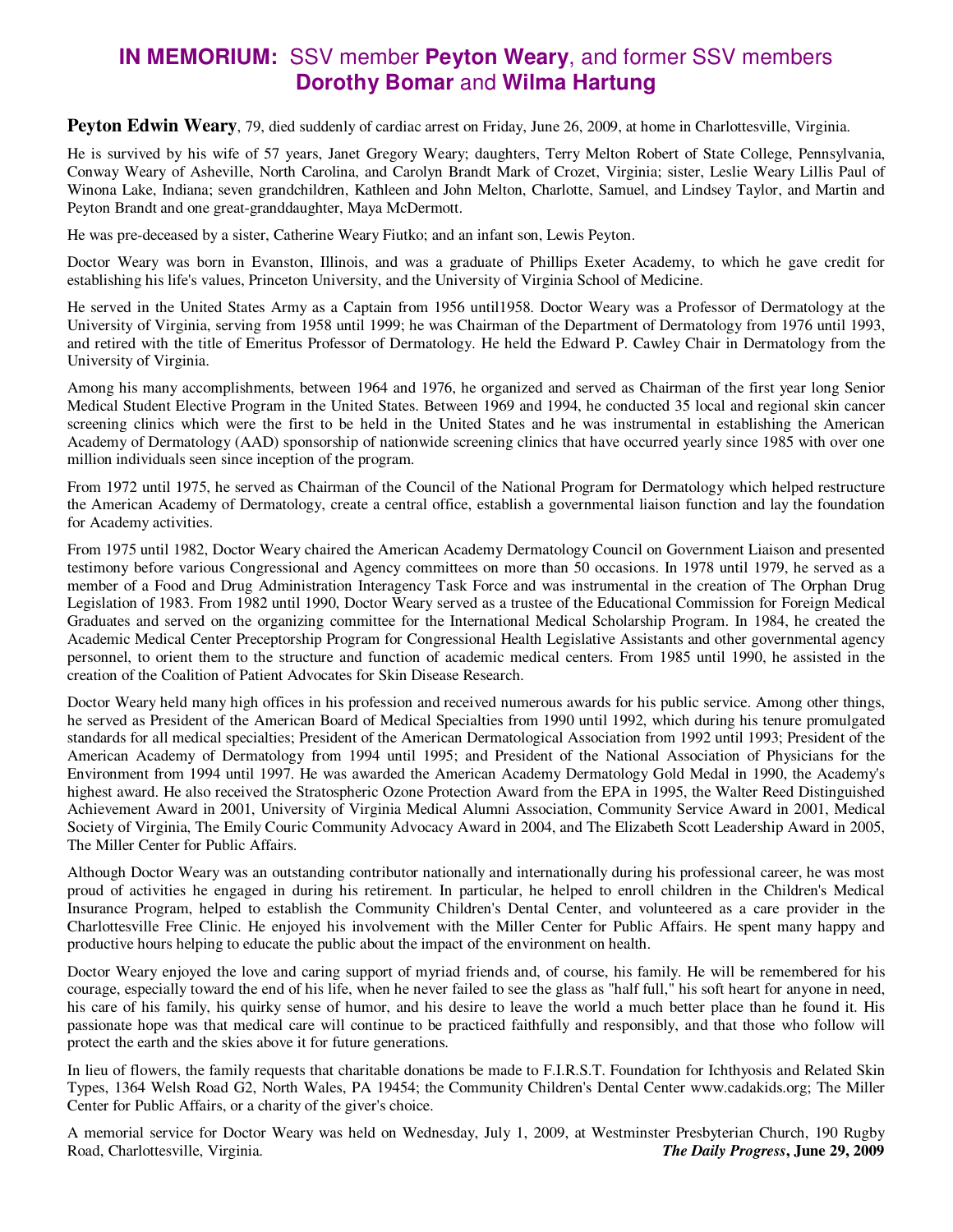**Dorothy Burns Bomar**, a resident of the Colonnades in Charlottesville since 1991, died peacefully at home on Sunday, June 21, 2009.

Prior to living in Charlottesville, Dorothy had lived in Glendale, California, for almost 50 years. She was born in Venus, Texas, on February 14, 1912, and grew up in Sherman, Texas.

She received a degree in music from Kidd Key College in 1931 and a Bachelors Degree in elementary education from Austin College, in 1933, in Sherman Texas. Married to Ted R. Bomar in Sherman in 1932, she and Ted had two children born in Sherman, Thomas R. Bomar in 1937 and Jane Ellen Bomar Damstra in 1939.

Dorothy became an area director of the Camp Fire Girls in the Los Angeles area of California after her children were of high school age and retired from that position prior to moving to Charlottesville.

Dorothy was active in community wherever she was. In Charlottesville, she was active with the Senior Center, The League of Women Voters, the American Association of University Women, and other groups at the Colonnades and in the community.

Her husband, Ted Bomar, also died in Charlottesville in 1999. He had retired from the Los Angeles Times where he was a news editor.

Dorothy is survived by her daughter, Jane Ellen Bomar Damstra and son-in-law, Dr. Don Damstra of Prescott, Arizona; son, Thomas R. Bomar and daughter-in-law, Margret Anne Bomar of Mountain Cove in Lovingston, Virginia; grandsons, Robert Thomas Bomar of Nashville, Tennessee, William Thomas Bomar of Lewisburg, Tennessee, Travis Miller of Ottawa, Ontario, Jason Miller of Apache Junction, Arizona, and Parker Miller of Tucson, Arizona; and granddaughter, Jessica Anne Nesseler-Cass and her husband, David, of Portland, Oregon; Jessica and David's children, McCaleb, Evelina and Charlotte.

A memorial service was held at the Colonnades on Thursday, June 25, 2009, with the Reverend David Wayland officiating.

Anyone wishing to make a gift in Dorothy's memory is asked to please make the gift to Hospice of the Piedmont, 675 Peter Jefferson Parkway, Suite 300, Charlottesville, VA 22911.

Friends may sign the guest register at teaguefuneralhome.com. *The Daily Progress***, February 29, 2009**

**Wilma Hartung**, 88, died on Tuesday, May 19, 2009, at Hospice of the Piedmont.

Wilma was born March 1, 1921, in Rochester, New York. She served in the Army during World War II as a canvasser recruiter.

She received her BA from Hofstra University in 1966, and her MA from Columbia in 1968. She was an instructor at Hofstra University in the Department of Social Science and Religion.

Wilma moved to Charlottesville in 1986. She contributed her energy and talents to the community in a number of ways, including many years as a volunteer at Martha Jefferson Hospital's registration desk, and as part of their Palliative Care on-call team, Caring Presence Volunteers. She worked as a volunteer with the Red Cross, the Jefferson Area Board for Aging, and the Alliance of Interfaith Ministries, and was a member of the Senior Statesmen.

Wilma took pride in being part of the Blue Ridge Virginia Chapter of the United Nations Association, and was one of the founding members of this Charlottesville-based chapter.

For many years, she presided over a lively book discussion group held at her home on Sunday mornings.

Her marriages ended in divorce. Her children, Matthew Goldstein and Judy-Ron Goldstein, predeceased her.

Survivors include cousins in the Syracuse, New York, area, her friends at Jefferson Heights and throughout Charlottesville, and especially her book group who she regarded as family.

A memorial gathering was held at Jefferson Heights on Saturday, June 20, 2009. *The Daily Progress***, June 5, 2009**

## **IN CASE YOU MISSED THE LAST SSV MEETING…**

At the June 10 SSV meeting, three panelists addressed the issue: "Health Insurance: the Problem, the Solution." The primary debate going on in Washington today is the formation of a national health insurance program that has everyone in and no one out. In the early decades of the 20<sup>th</sup> century, three payment plans were formed. First was le Cross, a nonprofit. During WW II, when wages were frozen, employers got into the act by providing company paid insurance. Also during this period, Henry J. Kaiser developed the Health Maintenance Organization. Then came Medicare for the elderly, and in the 90's came Medicare Part D, a drug plan using private insurance companies under government regulation.

Panelist **Donna Goings** described her experience as a consumer/patient. For 24 years she had paid her own health care premiums with a high deductible. When a skin blemish was diagnosed as cancer, she underwent outpatient surgery, but the cost came to \$10,000. She also spoke of a friend who has worked for many years with a company that provides employee health care,